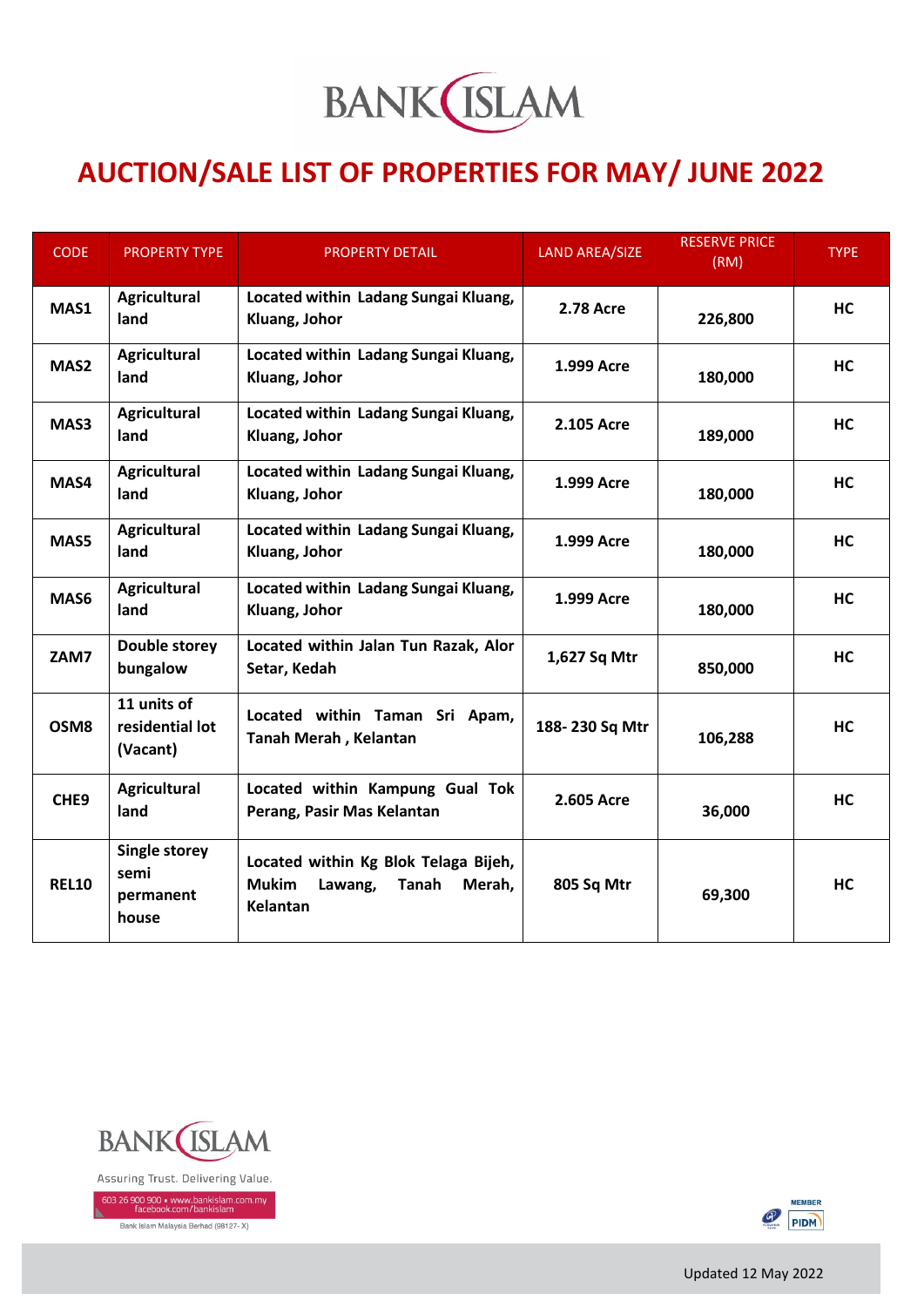| <b>CODE</b>  | <b>PROPERTY TYPE</b>                                                              | <b>PROPERTY DETAIL</b>                                                          | <b>LAND AREA/SIZE</b> | <b>RESERVE PRICE</b><br>(RM) | <b>TYPE</b> |
|--------------|-----------------------------------------------------------------------------------|---------------------------------------------------------------------------------|-----------------------|------------------------------|-------------|
| <b>CHE11</b> | <b>Agricultural</b><br>land                                                       | Located<br>within<br><b>Kampung</b><br>Lepan<br>Rambai, Pasir Puteh, Kelantan   | 2.2 Acre              | 40,500                       | HC          |
| <b>WAN12</b> | 18 lots of<br>residential land                                                    | Located within<br><b>Kampung</b><br>Lepan<br>Rambai, Pasir Puteh, Kelantan      | 130 -1,866 Sq<br>Mtr  | 1,180,980                    | HC          |
| <b>SEN13</b> | 3 Storey<br><b>Shopoffice</b>                                                     | Located within Mukim Selising, Pasir<br>Puteh, Kelantan                         | 130 Sq Mtr            | <b>Negotiable</b>            | <b>PT</b>   |
| <b>YAP14</b> | 3 Storey<br><b>Detached</b><br><b>House</b>                                       | Located within Mukim Kuala Nal,<br>Kuala Krai, Kelantan                         | <b>2.55 Acre</b>      | 2,322,000                    | HC          |
| <b>MSM15</b> | 24 lots of<br>residential land                                                    | Located within Taman Wira, Kampung<br>Kedat, Pasir Mas, Kelantan                | 3,218-5,694 Sq<br>Mtr | 311,400                      | HC          |
| AL-16        | Shoplot/office                                                                    | Located within Jalan Yahya Petra,<br><b>Kota Bharu</b>                          | 28-119 Sq Mtr         | <b>Negotiable</b>            | PT          |
| <b>TN 17</b> | Office unit                                                                       | Located within Wangsa 118, Jalan<br>Wangsa Delima, Wangsa Maju, Kuala<br>Lumpur | 129.51 Sq Mtr         | 590,490                      | <b>DOA</b>  |
| <b>ABE18</b> | Intermediate<br><b>Double Storey</b><br><b>Terrace shop</b><br>office             | Located within<br>Taman Kenanga,<br>Seksyen 1, Melaka Tengah, Melaka            | 143 Sq Mtr            | 307,800                      | LO          |
| <b>PUS19</b> | <b>Agricultural</b><br>land erected<br>with single<br>storey<br>detached<br>house | Located within Kg Serkam, Merlimau,<br><b>Melaka</b>                            | 2352 Sq Mtr           | 360,000                      | HC          |
| <b>NAF20</b> | Double storey<br>shop office                                                      | <b>Located within Seri Iskandar Business</b><br>Centre, Seri Iskandar, Perak    | 225 Sq Mtr            | 372,600                      | HC          |
| <b>NAF21</b> | Double storey<br>shop office                                                      | <b>Located within Seri Iskandar Business</b><br>Centre, Seri Iskandar, Perak    | 139 Sq Mtr            | 243,000                      | HC          |



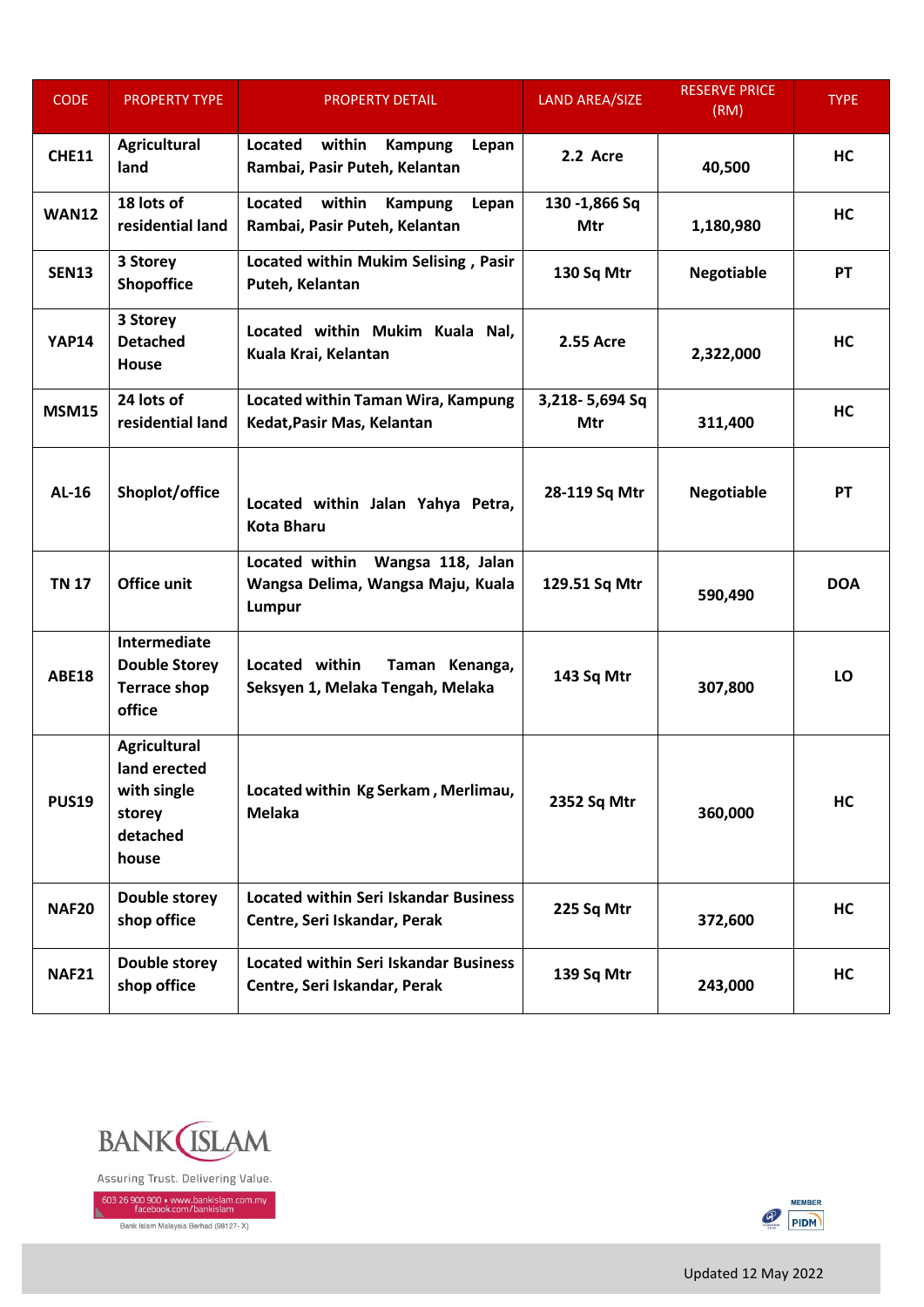| <b>CODE</b>  | <b>PROPERTY TYPE</b>                                | <b>PROPERTY DETAIL</b>                                                       | <b>LAND AREA/SIZE</b> | <b>RESERVE PRICE</b><br>(RM) | <b>TYPE</b> |
|--------------|-----------------------------------------------------|------------------------------------------------------------------------------|-----------------------|------------------------------|-------------|
| <b>NAF22</b> | Double storey<br>shop office                        | <b>Located within Seri Iskandar Business</b><br>Centre, Seri Iskandar, Perak | 139 Sq Mtr            | 270,000                      | HC          |
| <b>NAF23</b> | Double storey<br>shop office                        | <b>Located within Seri Iskandar Business</b><br>Centre, Seri Iskandar, Perak | 139 Sq Mtr            | 243,000                      | HС          |
| DAL24        | Two units of<br>double storey<br>shop Lot           | Located within Bertam Perdana Town<br>Centre, Kepala Batas, Penang           | 2,864 Sq Mtr          | 1,400,000                    | HС          |
| <b>CAR25</b> | Shop lot                                            | A unit of shop lot located in Plaza<br><b>Bukit Mertajam, Pulau Pinang</b>   | 33.27 Sq Mtr          | 65,610                       | <b>DOA</b>  |
| <b>CAR26</b> | Shop lot                                            | A unit of shop lot located in Plaza<br><b>Bukit Mertajam, Pulau Pinang</b>   | 35.27 Sq Mtr          | 69,255                       | <b>DOA</b>  |
| JEW27        | Shop lot                                            | A unit of shop lot located in Plaza<br><b>Bukit Mertajam, Pulau Pinang</b>   | 61 Sq Mtr             | 116,640                      | <b>DOA</b>  |
| <b>RAK28</b> | <b>Office lot</b>                                   | within<br><b>Shermadef</b><br>Located<br><b>Commercial Centre, Labuan</b>    | 144 Sq Mtr            | <b>Negotiable</b>            | <b>PT</b>   |
| <b>SIN29</b> | <b>Agricultural</b><br>land                         | Located within Block 5 Muara Tebas<br><b>Land District Sarawak</b>           | 41,730 Sq Mtr         | 337,770                      | HС          |
| <b>SIN30</b> | <b>Residential</b><br>(Wooden<br>detached<br>House) | Located within Section 65, Kuching<br><b>Town Land District Sarawak</b>      | 353.3 Sq Mtr          | 46,980                       | HC          |
| <b>SYA31</b> | <b>Agricultural</b><br>land                         | Located within Melikin Land, Kuching<br><b>Sarawak</b>                       | 9,915 Sq Mtr          | 30,000                       | <b>HC</b>   |
| <b>SYA32</b> | <b>Double storey</b><br>house                       | Located within Jalan Tun Abang Haji<br>Openg, Simunjan Sarawak               | 840 Sq Mtr            | 138,510                      | HС          |



Assuring Trust. Delivering Value.

603 26 900 900 • www.bankislam.com.my<br>facebook.com/bankislam<br>Bank Islam Malaysia Berhad (98127- X)

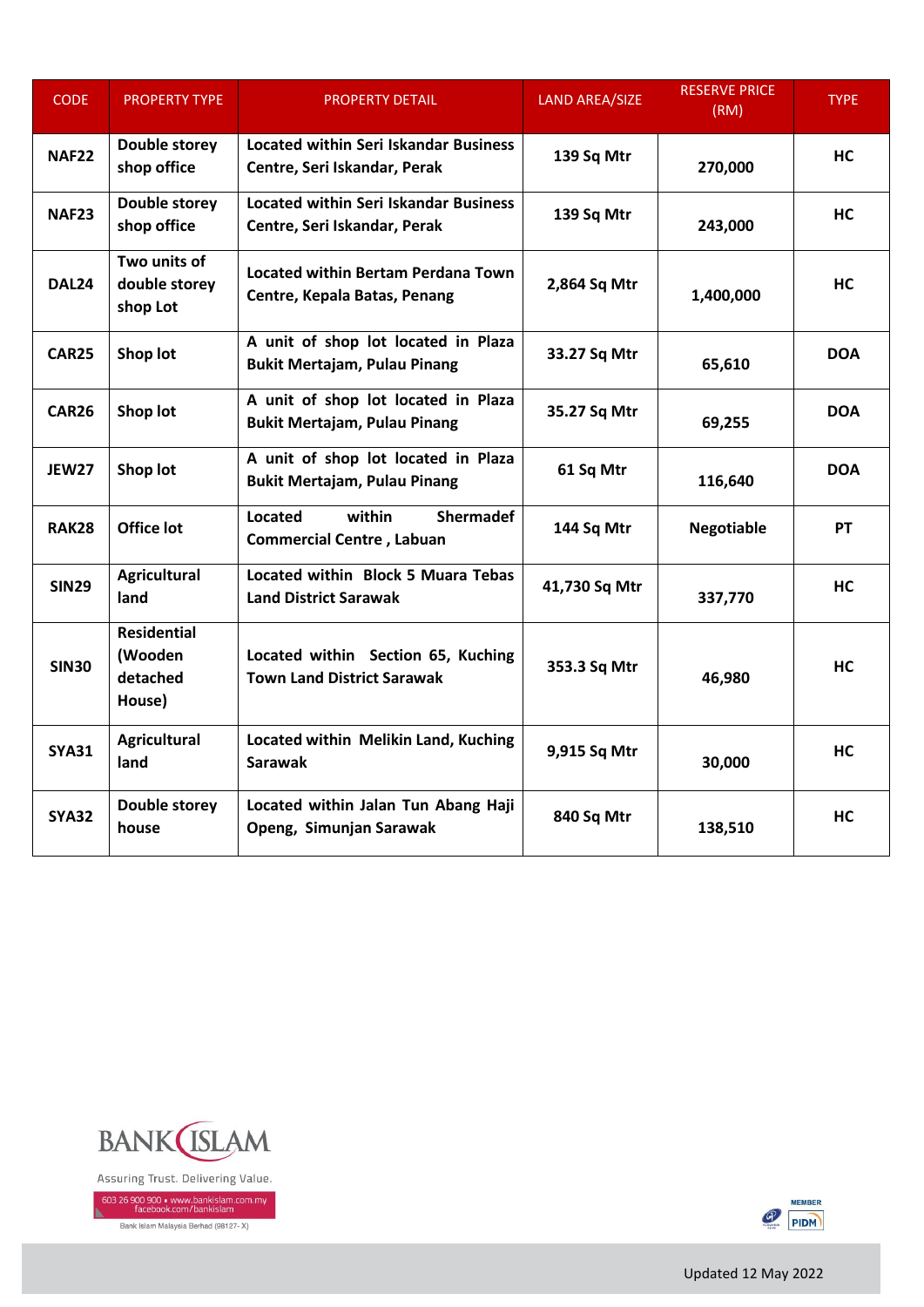| <b>CODE</b>  | <b>PROPERTY TYPE</b>                                                    | <b>PROPERTY DETAIL</b>                                                                   | <b>LAND AREA/SIZE</b> | <b>RESERVE PRICE</b><br>(RM) | <b>TYPE</b> |
|--------------|-------------------------------------------------------------------------|------------------------------------------------------------------------------------------|-----------------------|------------------------------|-------------|
| <b>NGI33</b> | Shop lot                                                                | Located within<br>Wisma Saberkas,<br><b>Kuching Sarawak</b>                              | 34.2 Sq Mtr           | 109,350                      | <b>HC</b>   |
| <b>LE34</b>  | An<br><b>Intermediate</b><br><b>Unit 3-Storey</b><br><b>Shop Office</b> | Located within a commercial centre<br>of Pusat Bandar Rawang, 48000<br>Rawang, Selangor. | 153.285 Sq. Mtr       | <b>Negotiable</b>            | <b>PT</b>   |
| <b>TRE35</b> | Shop office                                                             | <b>Located within Laman Seri Business,</b><br>Seksyen 13 Shah Alam                       | 127 Sq Mtr            | 630,000                      | HC.         |
| <b>DEL36</b> | 2nd floor of<br>five storey<br>shop office                              | Located within Laman Seri Business,<br>Seksyen 13 Shah Alam                              | 209 Sq Mtr            | 430,467                      | <b>DOA</b>  |
| <b>BOM37</b> | <b>Strata Shop</b><br><b>Office Units</b>                               | Located within DA MEN Shop Office<br>USJ, Subang, Selangor                               | 155.6 Sq Mtr          | <b>Negotiable</b>            | <b>PT</b>   |
| <b>BOM38</b> | <b>Strata Shop</b><br><b>Office Units</b>                               | Located within DA MEN Shop Office<br>USJ, Subang, Selangor                               | 183.5 Sq Mtr          | <b>Negotiable</b>            | <b>PT</b>   |
| <b>BOM39</b> | <b>Strata Shop</b><br><b>Office Units</b>                               | Located within DA MEN Shop Office<br>USJ, Subang, Selangor                               | 187.3 Sq Mtr          | <b>Negotiable</b>            | <b>PT</b>   |
| <b>BOM40</b> | <b>Strata Shop</b><br><b>Office Units</b>                               | Located within DA MEN Shop Office<br>USJ, Subang, Selangor                               | 189.43 Sq Mtr         | <b>Negotiable</b>            | PT          |
| <b>BOM41</b> | <b>Strata Shop</b><br><b>Office Units</b>                               | Located within DA MEN Shop Office<br><b>USJ, Subang, Selangor</b>                        | 187.3 Sq Mtr          | <b>Negotiable</b>            | PT          |
| <b>TEG42</b> | <b>Industrial Land</b>                                                  | within<br>Located<br>Kawasan<br>Perindustrian Mak Lagam, Kemaman,<br>Terengganu          | 94,341 Sq Mtr         | 2,302,830                    | <b>HC</b>   |



603 26 900 900 • www.bankislam.com.my<br>facebook.com/bankislam<br>Bank Islam Malaysia Berhad (98127- X)